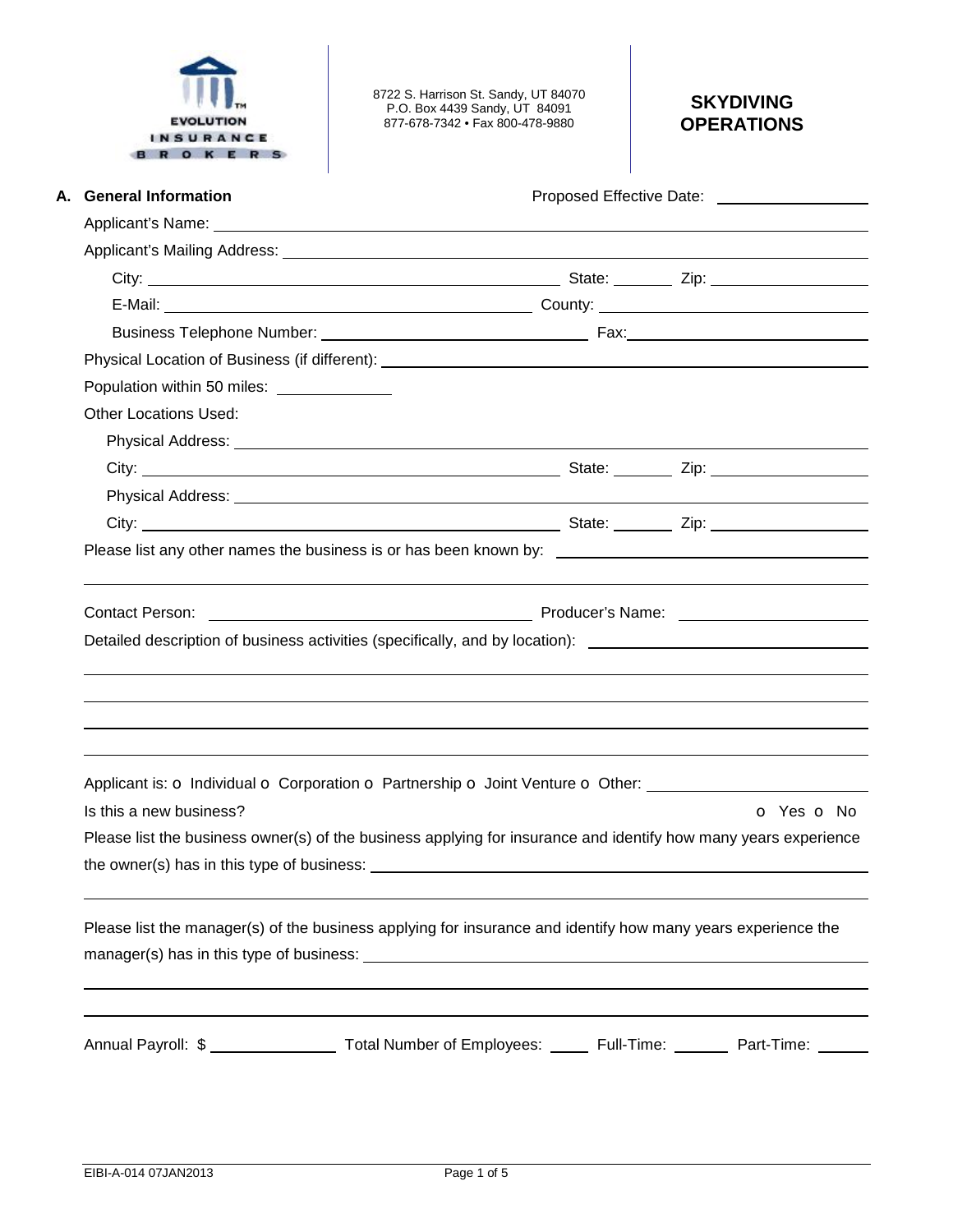Please describe the business's drug policy and what the procedure is when an applicant or employee fails a drug

test:

| services?<br>If yes, please tell us: |           |                                                                                                                                                                                                                                | Does your company have within its staff of employees, a position whose job description deals with product<br>liability, loss control, safety inspections, engineering, consulting, or other professional consultation advisory<br>O Yes O No |
|--------------------------------------|-----------|--------------------------------------------------------------------------------------------------------------------------------------------------------------------------------------------------------------------------------|----------------------------------------------------------------------------------------------------------------------------------------------------------------------------------------------------------------------------------------------|
|                                      |           |                                                                                                                                                                                                                                |                                                                                                                                                                                                                                              |
|                                      |           |                                                                                                                                                                                                                                |                                                                                                                                                                                                                                              |
|                                      |           |                                                                                                                                                                                                                                |                                                                                                                                                                                                                                              |
|                                      |           | Employee's Responsibilities: Note that the state of the state of the state of the state of the state of the state of the state of the state of the state of the state of the state of the state of the state of the state of t |                                                                                                                                                                                                                                              |
| <b>B.</b> Insurance History          |           |                                                                                                                                                                                                                                |                                                                                                                                                                                                                                              |
|                                      |           | Who is your current insurance carrier (or your last if no current provider)?                                                                                                                                                   |                                                                                                                                                                                                                                              |
|                                      |           |                                                                                                                                                                                                                                | Provide name(s) for all insurance companies that have provided Applicant insurance for the last three years:                                                                                                                                 |
|                                      | Coverage: | Coverage:                                                                                                                                                                                                                      | Coverage:                                                                                                                                                                                                                                    |

|                        | Coverage: | Coverage: | Coverage: |
|------------------------|-----------|-----------|-----------|
| Company Name           |           |           |           |
| <b>Expiration Date</b> |           |           |           |
| <b>Annual Premium</b>  | S         | w         | ъD        |

Has the Applicant or any predecessor ever had a claim? The Contract of Monocomusic Contract of No. The Contract O

Attach a five year loss/claims history, including details. (REQUIRED)

Have you had any incident, event, occurrence, loss, or Wrongful Act which might give rise to a Claim covered by this Policy, prior to the inception of this Policy? **o** Yes **o** No

If yes, please explain:

 

Has the Applicant, or anyone on the Applicant's behalf, attempted to place this risk in standard markets?

o Yes o No

If the standard markets are declining placement, please explain why:

## **C. Other Insurance**

Please provide the following information for all other business-related insurance the Applicant currently carries.

| Coverage Type          |      |  |
|------------------------|------|--|
| <b>Company Name</b>    |      |  |
| <b>Expiration Date</b> |      |  |
| <b>Annual Premium</b>  | l \$ |  |

## **D. Desired Insurance**

Per Act/Aggregate **OR** Per Person/Per Act/Aggregate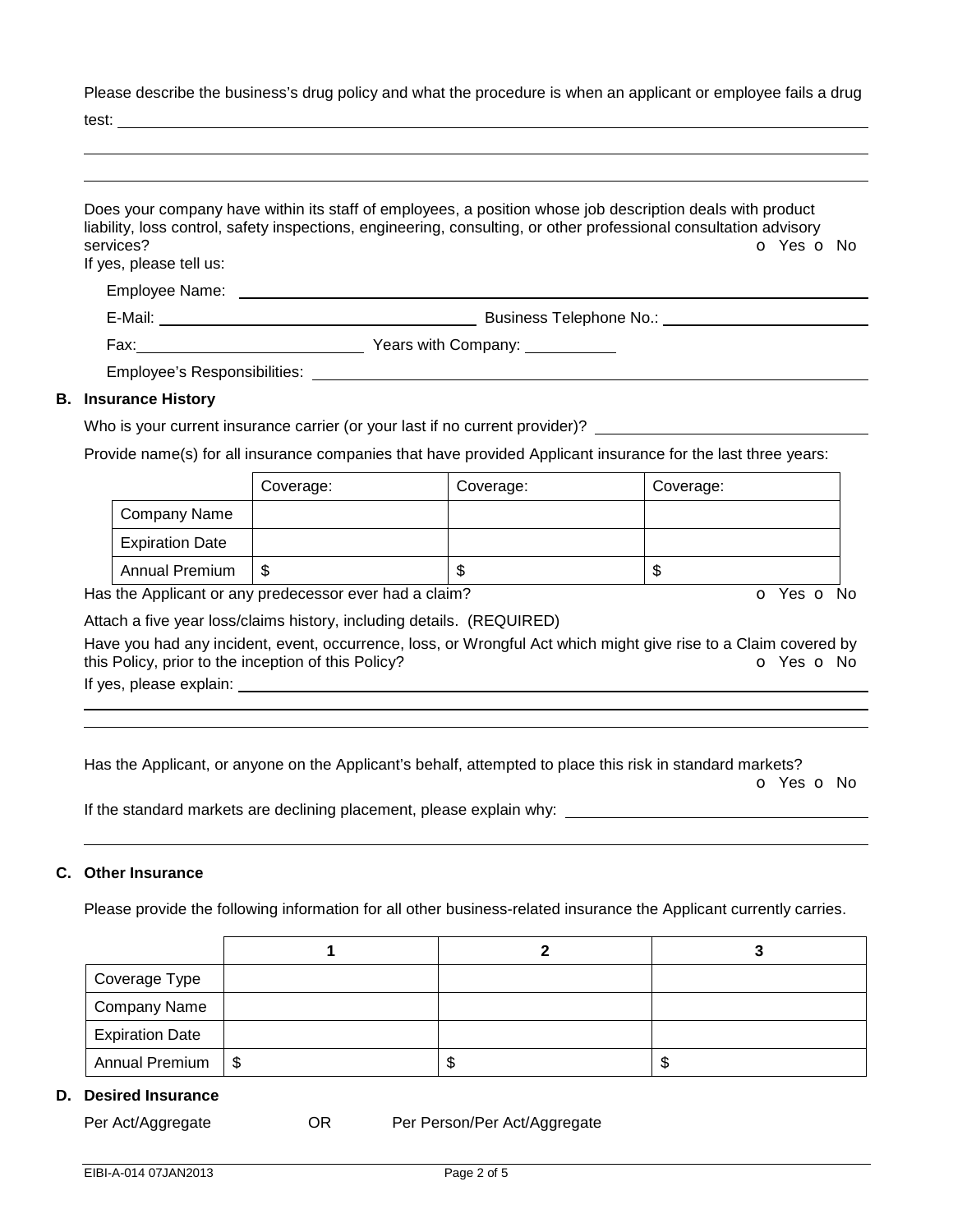| $\circ$     | \$50,000/\$100,000    | O       | \$25,000/\$50,000/\$100,000     |
|-------------|-----------------------|---------|---------------------------------|
| $\circ$     | \$150,000/\$300,000   | O       | \$75,000/\$150,000/\$300,000    |
| $\circ$     | \$250,000/\$1,000,000 | $\circ$ | \$100,000/\$250,000/\$1,000,000 |
| $\circ$     | \$500,000/\$1,000,000 | $\circ$ | \$250,000/\$500,000/\$1,000,000 |
| $\mathbf o$ | Other:                | О       | Other:                          |

**Self-Insured Retention (SIR):** o \$1,000 (Minimum) o \$1,500 o \$2,500 o \$5,000 o \$10,000

## **E. Business Activities**

1. Please list total gross receipts for the last 12 months for skydiving operations: \$

|    | 2. Please list total gross receipts for the last 12 months for all other sales/operations: \$                        |                          |  |
|----|----------------------------------------------------------------------------------------------------------------------|--------------------------|--|
| 3. | Does applicant draw plans, designs, or specifications for equipment?                                                 | <b>o</b> Yes <b>o</b> No |  |
| 4. | Does Applicant use subcontractors?                                                                                   | o Yes o No               |  |
| 5. | Do your subcontractors carry coverage or limits less than yours?                                                     | <b>o</b> Yes <b>o</b> No |  |
| 6. | Are subcontractors allowed to work without certification of insurance?                                               | <b>o</b> Yes <b>o</b> No |  |
| 7. | Does Applicant rent equipment to others?                                                                             | <b>o</b> Yes <b>o</b> No |  |
| 8. | Does Applicant service and/or demonstrate equipment?                                                                 | o Yes o No               |  |
| 9. | Does Applicant conduct Research and Development for new products?                                                    | o Yes o No               |  |
|    | 10. Does Applicant use guarantees, warranties, or Hold Harmless Agreements?                                          | O Yes O No               |  |
|    | 11. Does Applicant examine all new equipment to ensure proper parachute packing prior to use? $\circ$ Yes $\circ$ No |                          |  |
|    | 12. Is vendor's coverage required?                                                                                   | <b>o</b> Yes <b>o</b> No |  |
|    | 13. Are all instructors USPA certified?                                                                              | o Yes o No               |  |
|    | 14. Are all tandem jumpers given safety instructions prior to boarding the airplane?                                 | <b>o</b> Yes <b>o</b> No |  |
|    | 15. Please list aircraft used for skydiving operations:                                                              |                          |  |

| 16. Are spectators kept at a safe distance from the landing and take-off sites?                           | <b>o</b> Yes <b>o</b> No |  |
|-----------------------------------------------------------------------------------------------------------|--------------------------|--|
| 17. Are USPA safety recommendations followed at drop zone?                                                | <b>o</b> Yes <b>o</b> No |  |
| <b>HAZARDS</b>                                                                                            |                          |  |
| 18. Are any medical facilities provided or medical professionals employed or contracted?                  | o Yes o No               |  |
| 19. Any operations sold, acquired, or discontinued in the last 5 years?                                   | <b>o</b> Yes <b>o</b> No |  |
| 20. Any parking facilities owned or rented?                                                               | <b>o</b> Yes <b>o</b> No |  |
| 21. Is a fee charged for parking?                                                                         | <b>o</b> Yes <b>o</b> No |  |
| 22. Are other recreation facilities provided for Applicant's customers?                                   | <b>o</b> Yes <b>o</b> No |  |
| 23. Distance to nearest body of water:                                                                    |                          |  |
|                                                                                                           |                          |  |
| 25. Distance to nearest housing or commercial building development:                                       |                          |  |
| 26. Are any sporting or social events sponsored?                                                          | <b>O</b> Yes <b>O</b> No |  |
| 27. Please describe the precautions taken when high-performance jumps and landings are being performed at |                          |  |
| the same location as all other jumps and landings:                                                        |                          |  |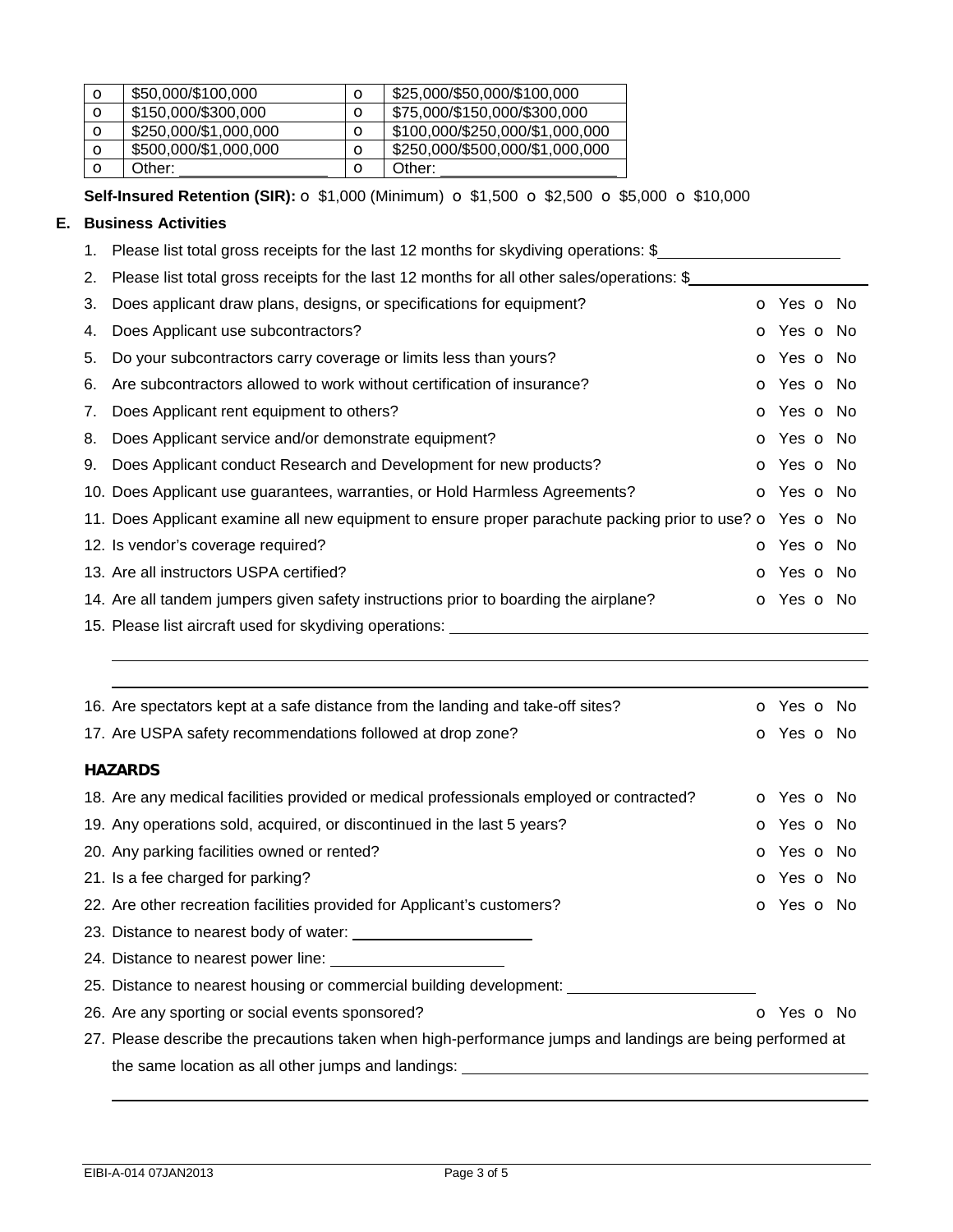28. Do you lease employees to or from other employers? **O Yes O No** 

 

29. Foreign products sold, distributed, used as components:

33. Please attach a copy of all hold harmless and contractual agreements currently in use.

34. Products and Completed Operations:Please complete the following table:

| <b>PRODUCTS</b> | ANNUAL<br><b>GROSS</b><br><b>SALES</b> | <b>NUMBER</b><br><b>OF</b><br><b>UNITS</b> | <b>TIME</b><br>IN<br><b>MARKET</b> | <b>EXPECTED</b><br><b>LIFE</b> | <b>INTENDED USE</b> | <b>PRINCIPLE</b><br><b>COMPONENTS</b> |
|-----------------|----------------------------------------|--------------------------------------------|------------------------------------|--------------------------------|---------------------|---------------------------------------|
|                 |                                        |                                            |                                    |                                |                     |                                       |
|                 |                                        |                                            |                                    |                                |                     |                                       |
|                 |                                        |                                            |                                    |                                |                     |                                       |

## **REPRESENTATIONS AND WARRANTIES**

The "Applicant" is the party to be named as the "Insured" in any insuring contract if issued. By signing this Application, the Applicant for insurance hereby represents and warrants that the information provided in the Application, together with all supplemental information and documents provided in conjunction with the Application, is true, correct, inclusive of all relevant and material information necessary for the Insurer to accurately and completely assess the Application, and is not misleading in any way. The Applicant further represents that the Applicant understands and agrees as follows: (i) the Insurer can and will rely upon the Application and supplemental information provided by the Applicant, and any other relevant information, to assess the Applicant's request for insurance coverage and to quote and potentially bind, price, and provide coverage; (ii) the Application and all supplemental information and documents provided in conjunction with the Application are warranties that will become a part of any coverage contract that may be issued; (iii) the submission of an Application or the payment of any premium does not obligate the Insurer to quote, bind, or provide insurance coverage; and (iv) in the event the Applicant has or does provide any false, misleading, or incomplete information in conjunction with the Application, any coverage provided will be deemed void from initial issuance.

The Applicant hereby authorizes the Insurer and its agents to gather any additional information the Insurer deems necessary to process the Application for quoting, binding, pricing, and providing insurance coverage including, but not limited to, gathering information from federal, state, and industry regulatory authorities, insurers, creditors, customers, financial institutions, and credit rating agencies. The Insurer has no obligation to gather any information nor verify any information received from the Applicant or any other person or entity. The Applicant expressly authorizes the release of information regarding the Applicant's losses, financial information, or any regulatory compliance issues to this Insurer in conjunction with consideration of the Application.

The Applicant further represents that the Applicant understands and agrees the Insurer may: (i) present a quote with a Sub-limit of liability for certain exposures, (ii) quote certain coverages with certain activities, events, services, or waivers excluded from the quote, and (iii) offer several optional quotes for consideration by the Applicant for insurance coverage. In the event coverage is offered, such coverage will not become effective until the Insurer's accounting office receives the required premium payment.

The Applicant agrees that the Insurer and any party from whom the Insurer may request information in conjunction with the Application may treat the Applicant's facsimile signature on the Application as an original signature for all purposes.

The Applicant acknowledges that under any insuring contract issued, the following provisions will apply:

1. A single Accident, or the accumulation of more than one Accident during the Policy Period, may cause the per Accident Limit and/or the annual aggregate maximum Limit of Liability to be exhausted, at which time the Insured will have no further benefits under the Policy.

2. The Insured may request the Insurer to reinstate the original Limit of Liability for the remainder of the Policy period for an additional coverage charge, as may be calculated and offered by the Insurer. The Insurer is under no obligation to accept the Insured's request.

3. The Applicant understands and agrees that the Insurer has no obligation to notify the Insured of the possibility that the maximum Limit of Liability may be exhausted by any Accident or combination of Accidents that may occur during the Policy Period. The Insured must determine if additional coverage should be purchased. The Insurer is expressly not obligated to make a determination about additional coverage, nor advise the Insured concerning additional coverage.

4. The Insurer is herein released and relieved from any and all responsibility to notify the Insured of the possible reduction in any applicable Limit of Liability. The Insured herein assumes the sole and individual responsibility to evaluate, consider, and initiate a request for additional coverage or reinstatement of the annual aggregate Limit of Liability which may be exhausted by any single Accident or combination of Accidents during the Policy Period.